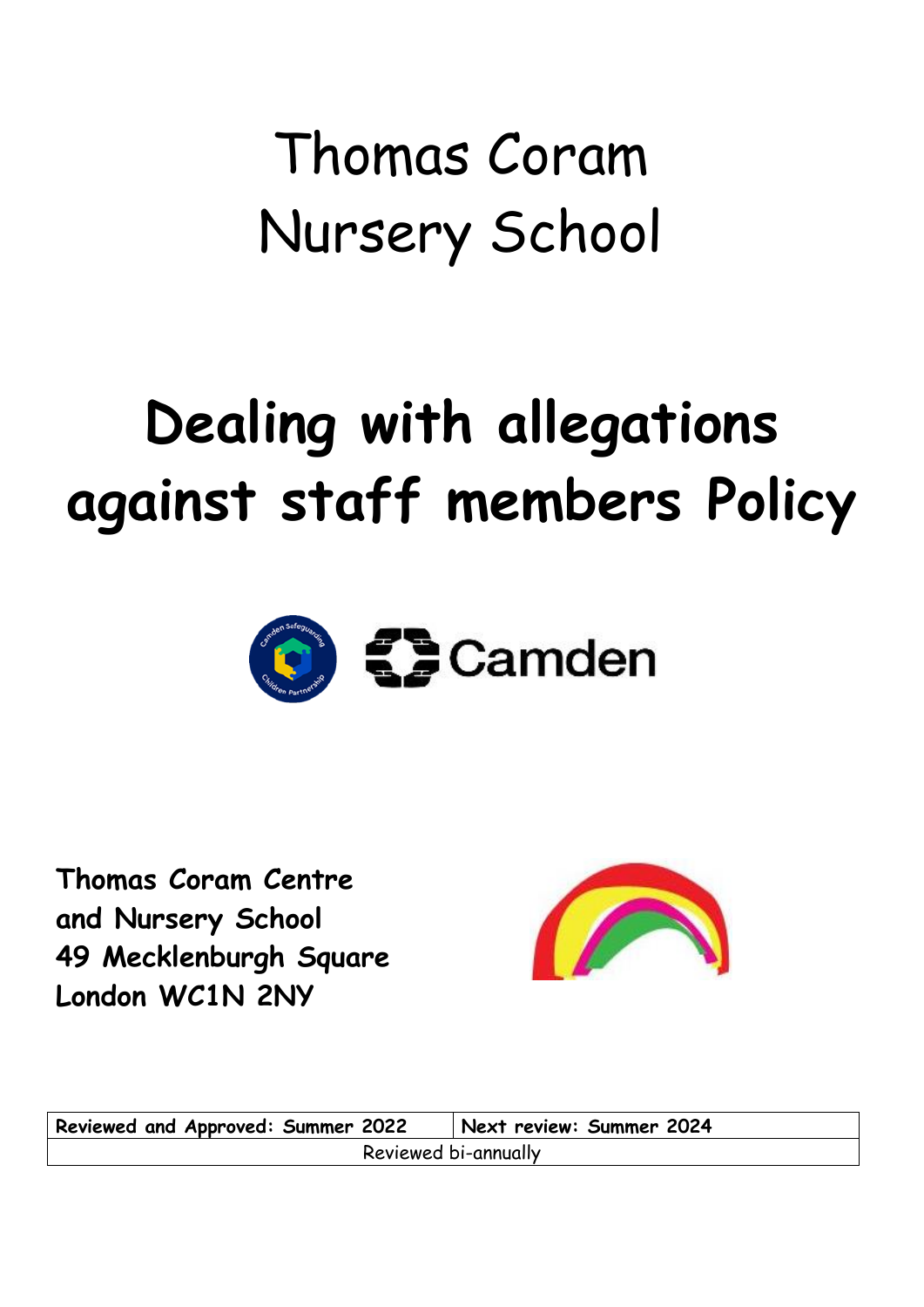# **1. Purpose and scope of policy**

Schools have a duty to safeguard pupils and create a safe learning environment by ensuring that only staff who are suitable to work with children are employed, so it is crucial that there is a robust process in place for dealing with any allegations of harm or abuse by a staff member or volunteer against a pupil.

This policy sets out the procedures to be followed by Head teachers and governors when dealing with allegations that a member of staff or volunteer has:

- Behaved in a way that has harmed a child, or may have harmed a child;
- Possibly committed a criminal offence against or related to a child;
- Behaved towards a child or children in a way that indicates he or she may pose a risk of harm to children; or
- Behaved or may have behaved in a way that indicates they may not be suitable to work with children, for example behaviour in their private life that raises concerns (a *transferrable risk)*.

As well as covering the four categories of harm and abuse, allegations involving inappropriate relationships with pupils, grooming behaviour on-line, possession of indecent photographs or images of children and other offences under the Sexual Offences Act 2003, and including activities and behaviour taking place outside school that involve a transferrable risk, should also be dealt with under this policy.

The policy applies to all school governors, head teachers and staff members within the school, including permanent and temporary staff, supply teachers and volunteers who are currently working at the school even if the allegation involves an incident that happened at another school. Allegations against staff that have since left the school are not dealt with under this policy and should be referred to the police.

If allegations about a staff member's treatment of their own child are raised, the police or local children's social care department where the staff member lives should notify the Camden LADO who will contact the school and the CAIT to explore whether the information raises questions about the person's suitability to work with children.

Any incidents and allegations arising in a Camden school will be dealt with by the Camden LADO under these procedures even if the pupil lives in another borough. However, if there are concerns about the safety and welfare of other children with whom the staff member is in contact with in other boroughs, the designated safeguarding lead should consider making a referral to children's social care in that borough.

# **2. Legal framework**

All schools must have procedures in place to deal adequately with any allegations made against staff and the procedures must comply with the guidance set out in *Working together to safeguard children* and the statutory guidance *Keeping children safe in education*.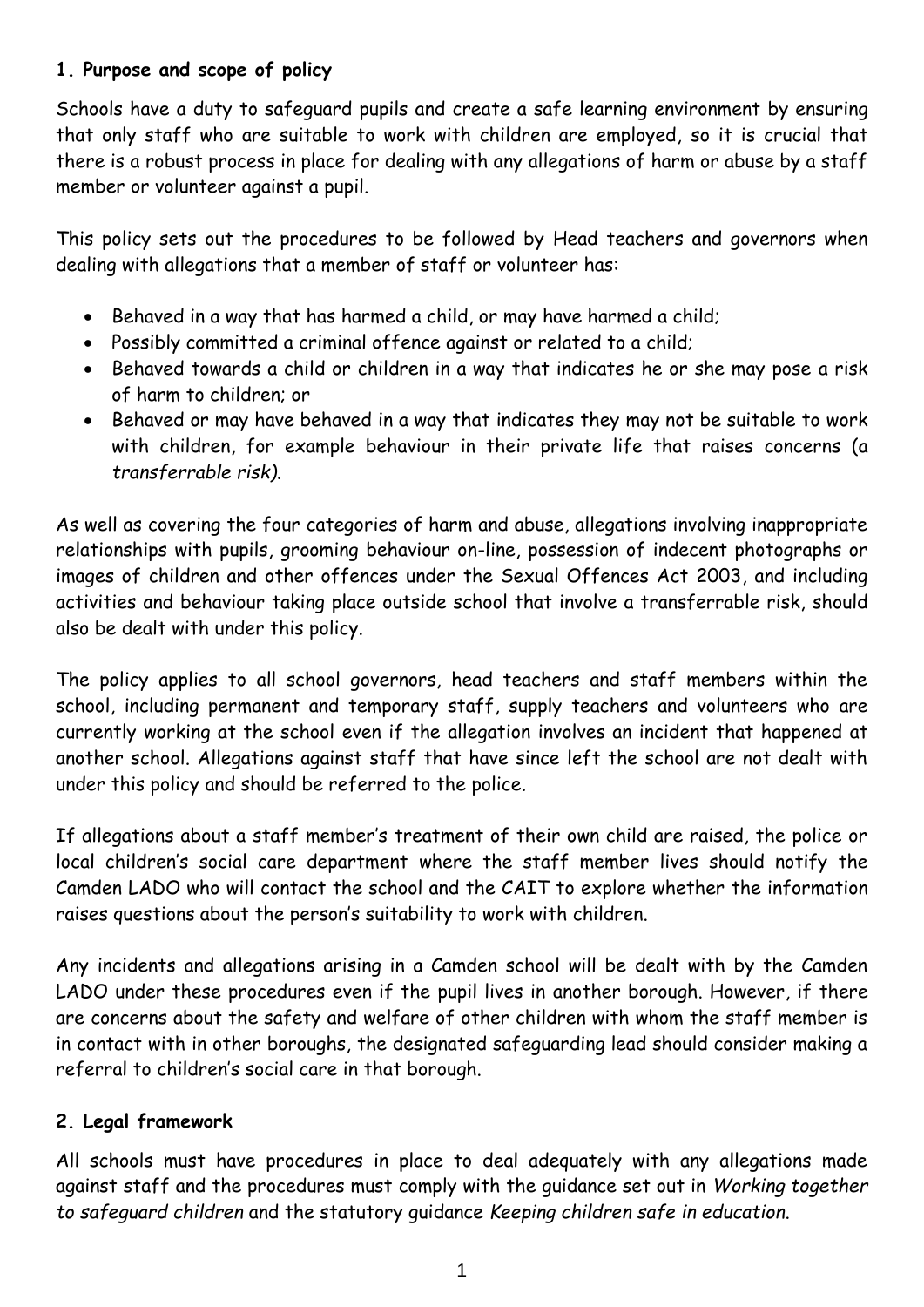# **<https://www.gov.uk/government/publications/keeping-children-safe-in-education--2>**

Schools are expected to have a two-tier system for dealing with concerns and allegations in relation to the behaviour of staff:

- Low level concerns that do not involve harm to a child but raise concerns about the staff member's professional behaviour will be dealt with via internal procedures based on the school's staff conduct policies.
- Concerns and allegations that involve possible harm to a child will be dealt with under this policy. This includes any concerns relating to transferrable risks even where the named child has not been harmed on this occasion.

Camden follows the London Safeguarding Children Board child protection procedures for dealing with allegations against staff (section 7) and schools should be aware of their role under these procedures.

# **[https://www.londoncp.co.uk/alleg\\_staff.html](https://www.londoncp.co.uk/alleg_staff.html)**

# **3. Principles**

- The welfare of pupils is paramount; all staff members and volunteers have a duty to take any necessary action to safeguard and promote the pupil's welfare.
- The pupil's welfare must be taken into account throughout the duration of any investigation and appropriate services provided where needed.
- Allegations should be dealt with fairly and quickly and generally resolved within 1-3 months. Only in exceptional circumstances, for example where criminal proceedings are taking place, should allegations take more than 12 months to resolve.
- Allegations should be dealt with by the most efficient method and at an appropriate level, involving agencies such as the police and CSSW only where there is a clear need.
- Parents, pupils and staff should be made aware of this policy so that everyone is clear about how concerns can be raised and what actions are likely to happen when an allegation is made. Pupils should be taught how to protect themselves and who they should approach for help.
- Information should be shared in a timely way but only for the purposes of safeguarding and promoting the welfare of children.
- Those staff members wishing to raise concerns anonymously will be supported through Camden's whistle-blowing procedures.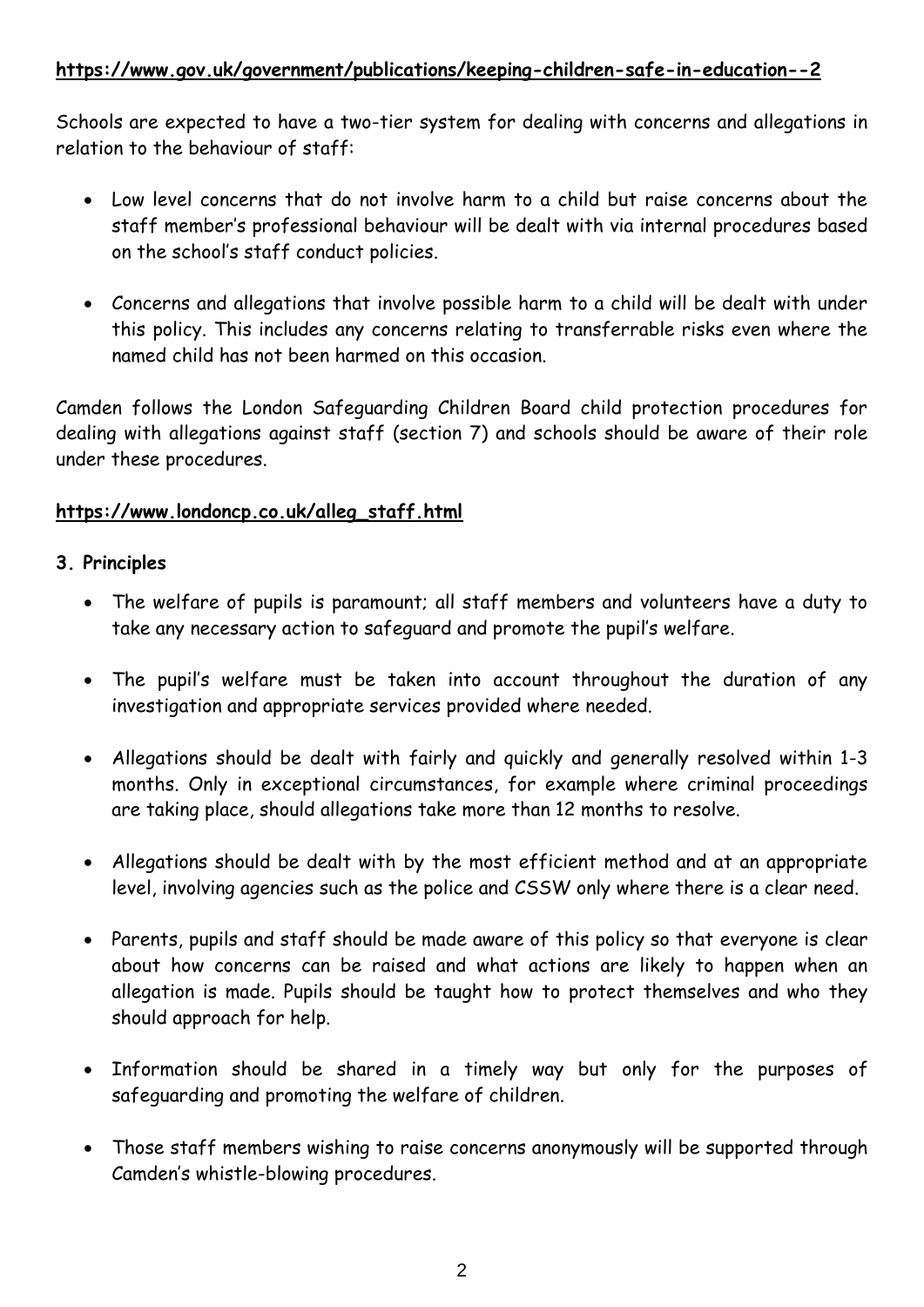All responses should be fair, transparent and balanced and should ensure the safety of children whilst supporting those adults who are the subject of allegations.

## **4. Roles**

Every school must have a named person who is responsible for the management of allegations against staff and to whom allegations and concerns should be reported in the first instance. This will normally be the Head teacher, a designated governor or the designated safeguarding lead.

Schools should also appoint a deputy to deal with allegations in the named person's absence or in the event that the named person has an allegation made against them. Allegations against Head teachers should be referred to the Chair of governors.

Camden has a named Local Authority Designated Officer (LADO) and deputy LADO whose role is to oversee the management of all cases involving allegations against staff. The LADO will provide advice to schools on individual cases, liaise with Children's Safeguarding and Social Work (CSSW) and the Police Child Abuse Investigation Team (CAIT) where required and monitor and review the progress of cases.

**Camden's LADO is: Sophie Kershaw Deputy LADO: John Lawrence-Jones**

**Children's Quality Assurance Unit Children's Safeguarding and Social Work 5 Pancras Square London N1(C) 4AG**

**Tel: 020 7974 4556**

Camden Borough Police CAIT will appoint a responsible officer to oversee police responses for managing allegations, liaising with the LADO on individual cases and ensuring police attendance at meetings and monitoring and reviewing the progress of cases.

**Camden Borough Police senior officer is: DCI Ralph Coates**

**Police Child Abuse Investigation Team (CAIT) Holborn Police Station 10 Lambs Conduit Street London WC1N 3NR**

**Tel: 0208 345 0124 Mobile: 07920 710321 Email: [Ralph.Coates@met.police.uk](mailto:Ralph.Coates@met.police.uk)**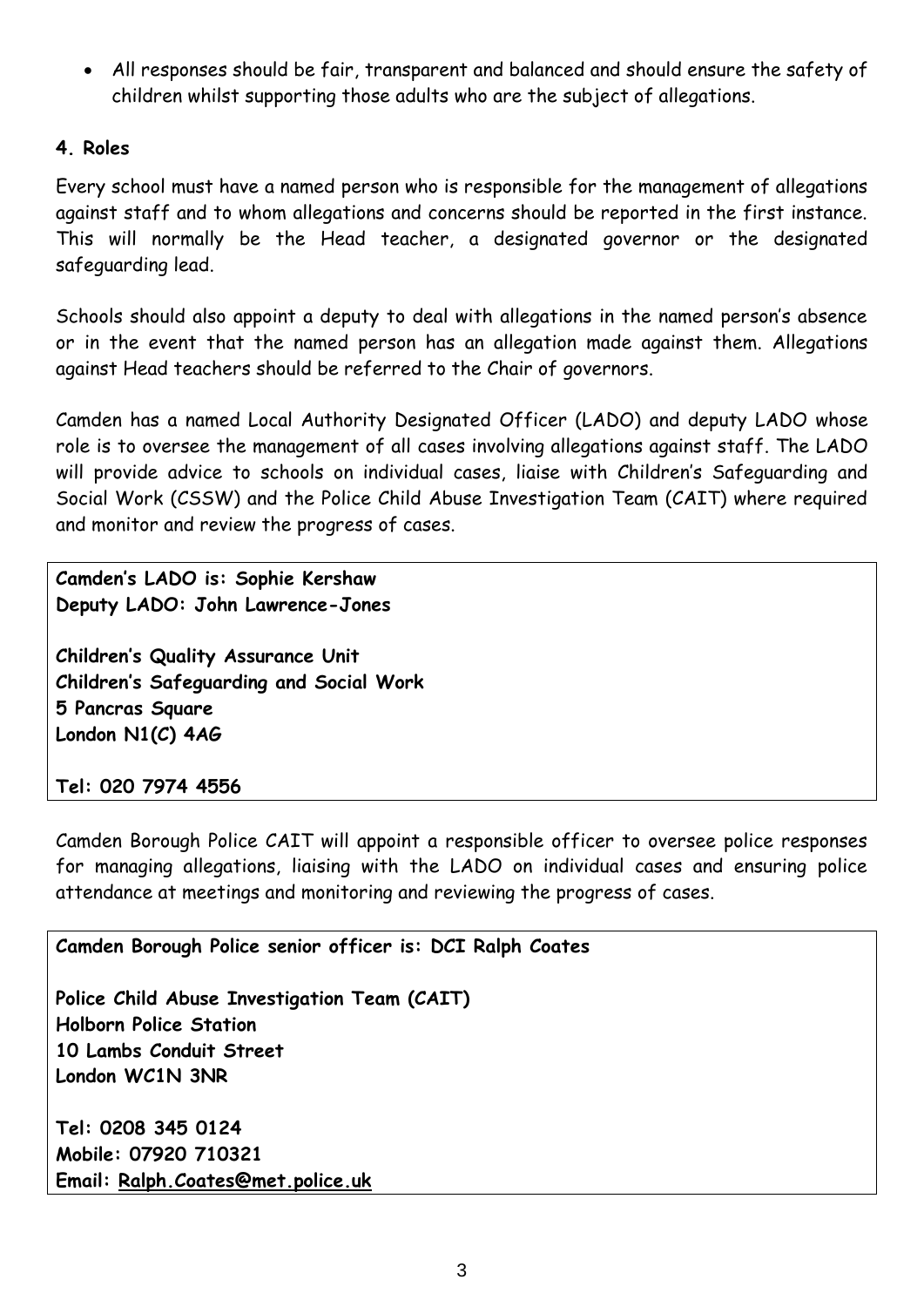### **5. Procedures**

# **5.1 Notification**

Allegations may arise following a complaint from a parent or pupil or through concerns raised by other staff members. All allegations must be reported to the responsible person within the school immediately.

A written note of the details of the allegation, including times, dates, locations and the nature of the concern must be agreed with the responsible person. Pupils should not be promised confidentiality.

The responsible person should carry out preliminary enquiries to establish the facts and whether there is any evidential basis to the allegation before making a referral to the LADO. This should help the responsible person decide whether the incident meets the threshold for referral as set out in section 1 of this guidance or if the matter should be dealt with as a low-level incident under the school's staff conduct policies. Where the responsible person is unclear as to which process to follow, the LADO can be contacted for a "no names" discussion so that advice can be given.

The responsible person should not speak to the staff member at this stage but should only do so once they have established that a LADO referral will not be needed or after taking initial advice from the LADO.

The responsible person must notify the Camden LADO within 1 working day of all allegations made against members of staff. The responsible officer should complete the *LADO Agency reporting form* and email this to the LADO mailbox [LADO@camden.gov.uk.](mailto:LADO@camden.gov.uk) The referral form is available at:

# **[https://cscp.org.uk/professionals/managing-allegations-against-staff-and-volunteers](https://cscp.org.uk/professionals/managing-allegations-against-staff-and-volunteers-lado/)[lado/](https://cscp.org.uk/professionals/managing-allegations-against-staff-and-volunteers-lado/)**

The LADO will contact the referrer as soon as possible and to discuss the case and decide what action to take.

However, it is recognised that in some emergency situations, schools may have to take immediate action to protect pupils and may contact the LADO by telephone to discuss the matter to agree urgent action.

# **5.2 Initial action**

Following notification, initial discussions between the school representative and the LADO should look at all the available information about the incident or allegation, the staff member and the child involved (including details of any previous allegations made by the child and their family) and decide if the allegation is serious enough to be dealt with under this policy.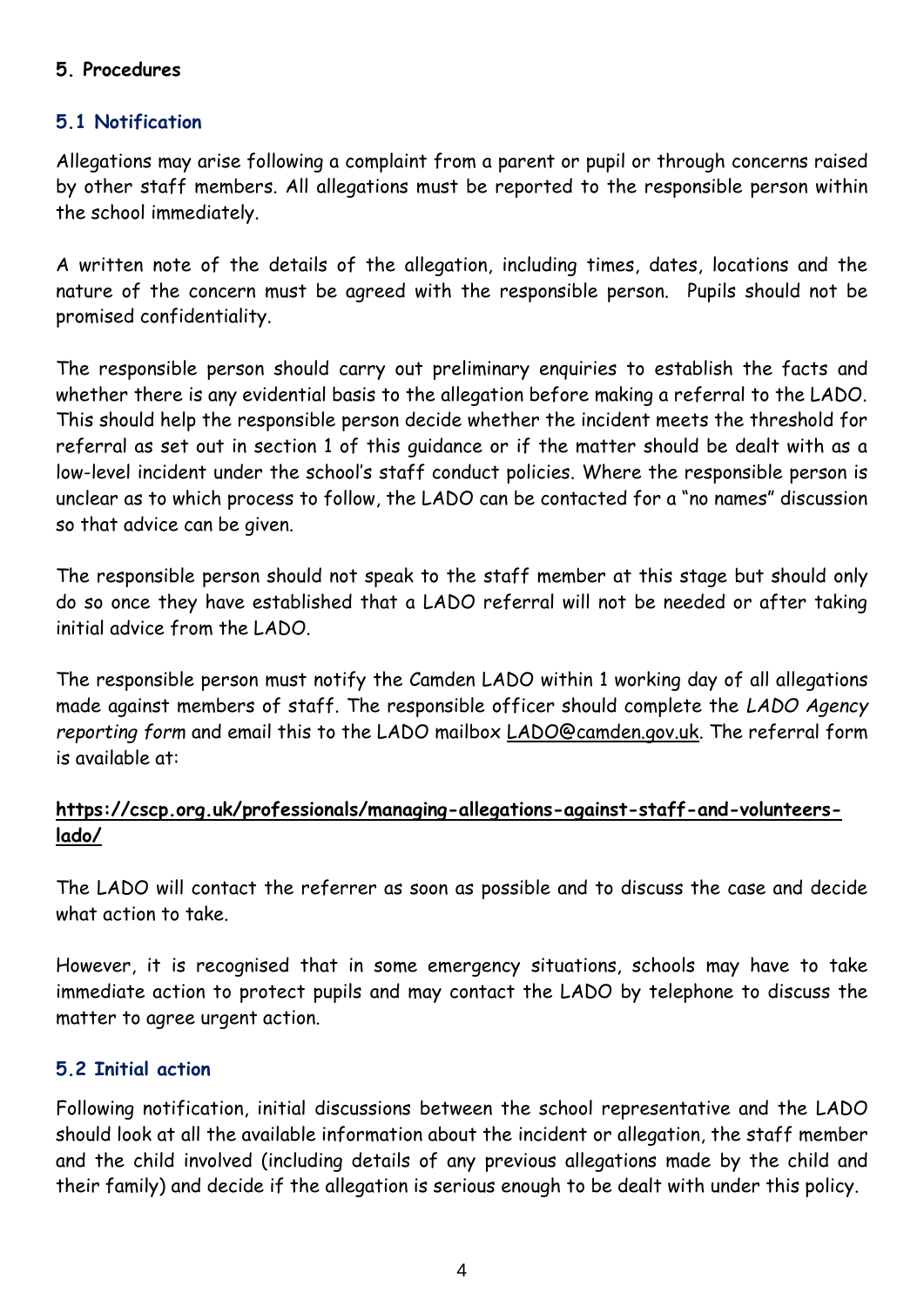Consideration should also be given to the safety and welfare of other children at the school and the staff member's own children and a decision made about taking any action to safeguard them.

The school representative and the LADO should agree what action to take, which may be:

- Referral to the police for a criminal investigation;
- Referral to CSSW for assessment and possible child protection investigation;
- Initiation of disciplinary proceedings against the member of staff;
- No further action to be taken.

Some cases may not involve harm to pupils and will not require an immediate response from the police or CSSW; in these cases, agreement will be made for the school to deal with the matter under local school policy as a professional standards matter. If following the school's own investigations there are concerns, the school should refer the matter back to the LADO for action to be taken under this policy.

If the case raises serious concerns immediate action will be taken under this policy. Where action will be taken, the LADO will liaise with the police and CSSW to ensure appropriate referrals are made and that all relevant information is passed on. The LADO and responsible person should also consider:

- If any further information is needed to assist the investigation;
- Whether any immediate action needs to be taken to protect pupils;
- Whether parents should be notified of the allegations (although in some cases this will be unavoidable, for example if the child requires medical treatment);
- How the child and their parents will be supported during the process;
- Whether any regulatory body such as Ofsted needs to be informed of the allegation.

Consideration should also be given to whether the seriousness of the allegations warrants the member of staff being suspended or whether they should continue to have contact with the child involved or any other pupil. See section 6.2 for further guidance on this.

The member of staff should be informed of the allegation and given as much information as possible, unless there are good reasons for not doing so. In cases where a criminal or child protection investigation is possible, the LADO should seek the advice of the police and CSSW regarding what information can be shared.

The school and the LADO should both make a written note of discussions and decisions should be agreed and the reasons for taking any particular course of action noted. This is particularly important in cases where no further action will be taken.

# **5.3 Allegation against staff and volunteers (ASV) meeting**

If the LADO believes that the pupil has suffered or is at risk of suffering significant harm, a referral will be made to CSSW and an ASV meeting convened to share information and agree on further action.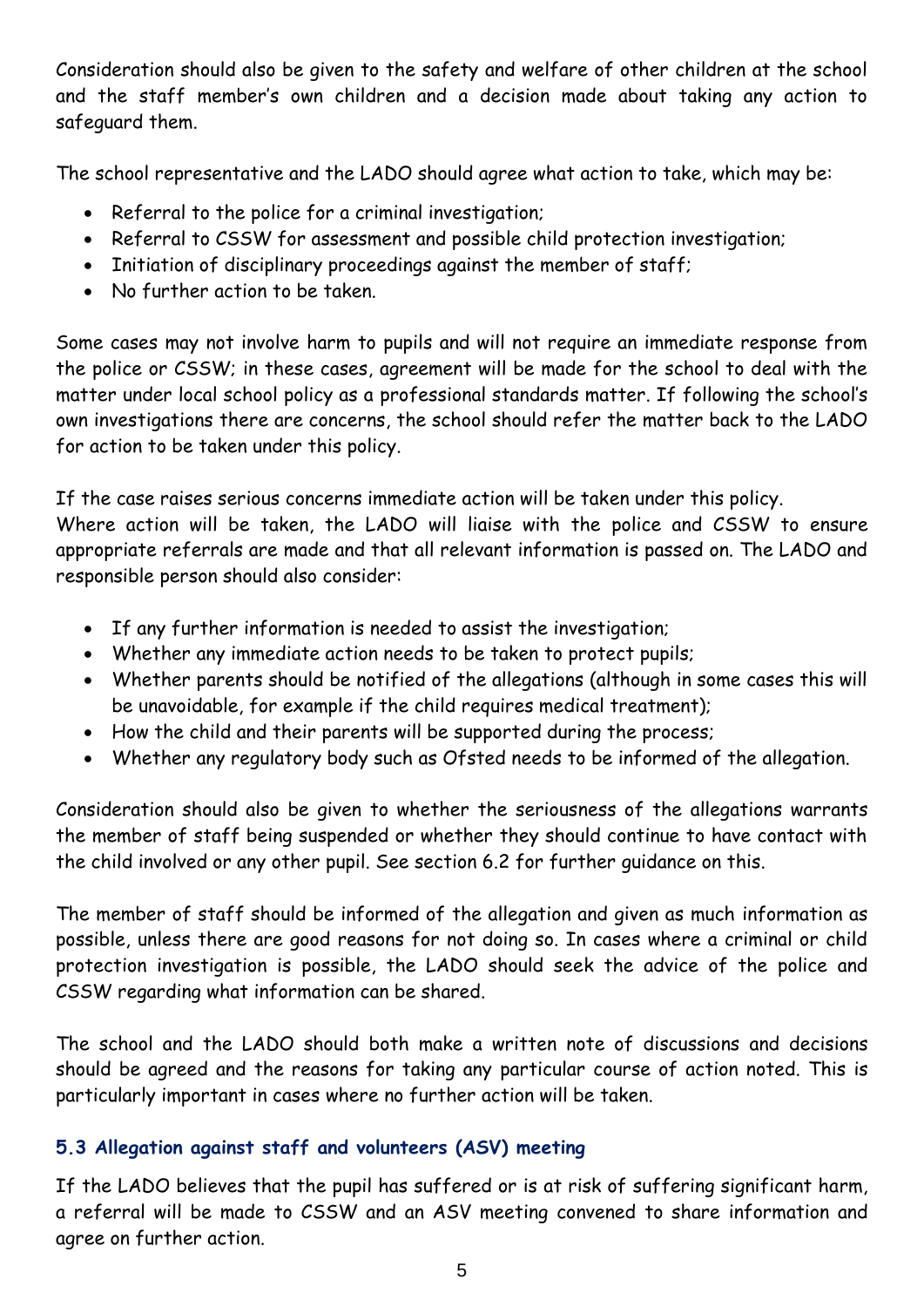The meeting will be chaired by the LADO and should be attended by the responsible person from the school, a representative from the police CAIT and any other relevant person or agency, for example a representative from the employment agency supplying a temporary staff member.

The ASV meeting will:

- Decide whether or not the pupil has or is likely to suffer significant harm and whether to instigate a child protection and/or criminal investigation which may be jointly conducted between the police and CSSW;
- Look at what disciplinary processes should be put in place;
- Consider the allegation in the light of any previous allegations or concerns and whether the staff member was acting reasonably in line with the school's behaviour policy (see section 6.1);
- Make a decision about suspending the staff member where this is a proportionate response (see section 6.2);
- Consider what action should be taken to ensure the safety of the pupil involved and all other pupils;
- Agree the plan for investigating the allegation and providing support to the staff member and the child whilst the investigation is on-going;
- Agree what information should be shared between agencies and how issues relating to media reporting or containing speculation will be dealt with.

The ASV meeting may consider suspending the member of staff but other alternative arrangements to ensure the member of staff has no contact with the child involved should be considered in the first instance before suspending the staff member.

It is a school decision as to whether or not to suspend the staff member and this should be based on a clear risk assessment and be in accordance with the school's own policies on staff conduct.

However, in cases where there are serious allegations and clear evidence of abuse, the police and CSSW may take alternative action if schools do not follow a recommendation to suspend a staff member.

# **5.4 Review ASV meeting**

A review ASV meeting should be held within a reasonable timescale in order to review the actions agreed at the initial strategy meeting and agree what further action should be taken. The review should consider the outcome of any investigations carried out by the police and CSSW and whether there is enough evidence to pursue the allegation further or take action under child protection procedures.

If no further action will be taken by CSSW or the police, the meeting should agree what further steps the school should take to ensure the safety of pupils, for example what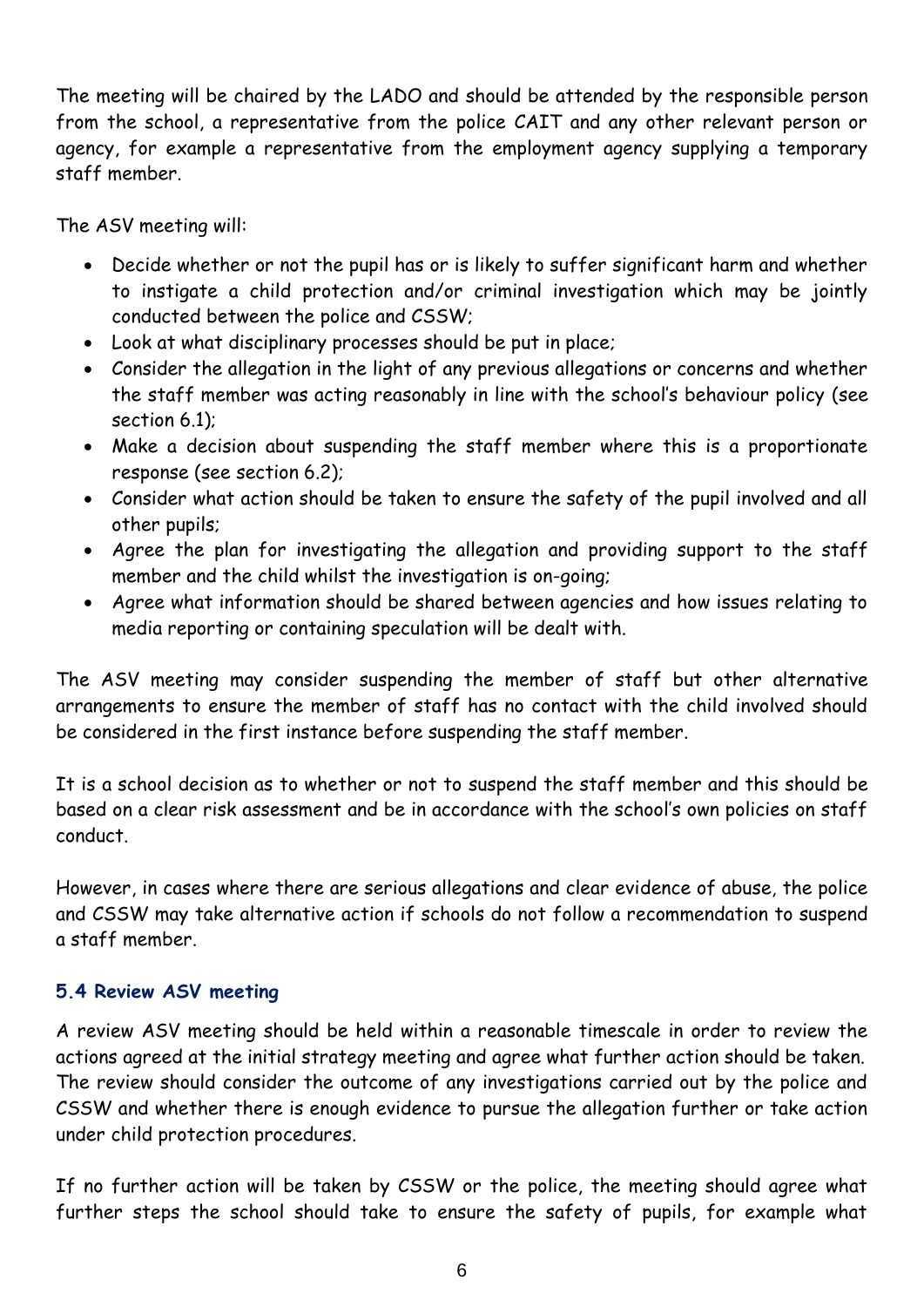further investigation should be carried out by the school or what action to take with regard to the member of staff involved.

# **5.5 Final outcome of investigations**

Following the (review) ASV meeting once investigations are completed and final actions decided the possible outcomes are:

- The allegation is substantiated as there is sufficient evidence to pursue the allegation.
- The allegation is malicious: there is sufficient evidence to disprove the allegation and there has been a deliberate act to deceive.
- The allegation is false: there is sufficient evidence to disprove the allegation.
- The allegation is unsubstantiated: there is insufficient evidence to **either prove or disprove** the allegation.
- The allegation is unfounded: these will be cases where there is no evidence or proper basis which supports the allegation being made.

# **5.6 Police action and criminal proceedings**

The police CAIT should keep the school and the LADO informed of all progress in investigations and proceedings, including any decision to charge or the outcome of trials. These should be discussed with the LADO to decide on any action needed by the school in relation to disciplinary proceedings or decisions on continued employment.

# **5.7 Disciplinary proceedings**

Decisions to follow disciplinary proceedings lies with the school but must be considered in all cases where a criminal or child protection investigation has not been considered necessary or on completion of any criminal proceedings. The school representative should discuss any disciplinary proceedings with the LADO and look at what options are available to deal with the matter.

If a further investigation is required, CSSW and Camden Learning will be able to advise schools on how to undertake the investigation and may be able to provide a suitable council officer to carry out the task if necessary.

The school representative should discuss any disciplinary proceedings with the LADO taking into account any information raised by child protection enquiries, criminal proceedings or the outcome of any trial. This discussion should also look at whether a referral should be made to the Disclosure and Barring Service.

If the staff member concerned is an agency worker or volunteer where disciplinary proceedings are not possible, the school and the LADO should work jointly with the employer or individual to resolve the matter.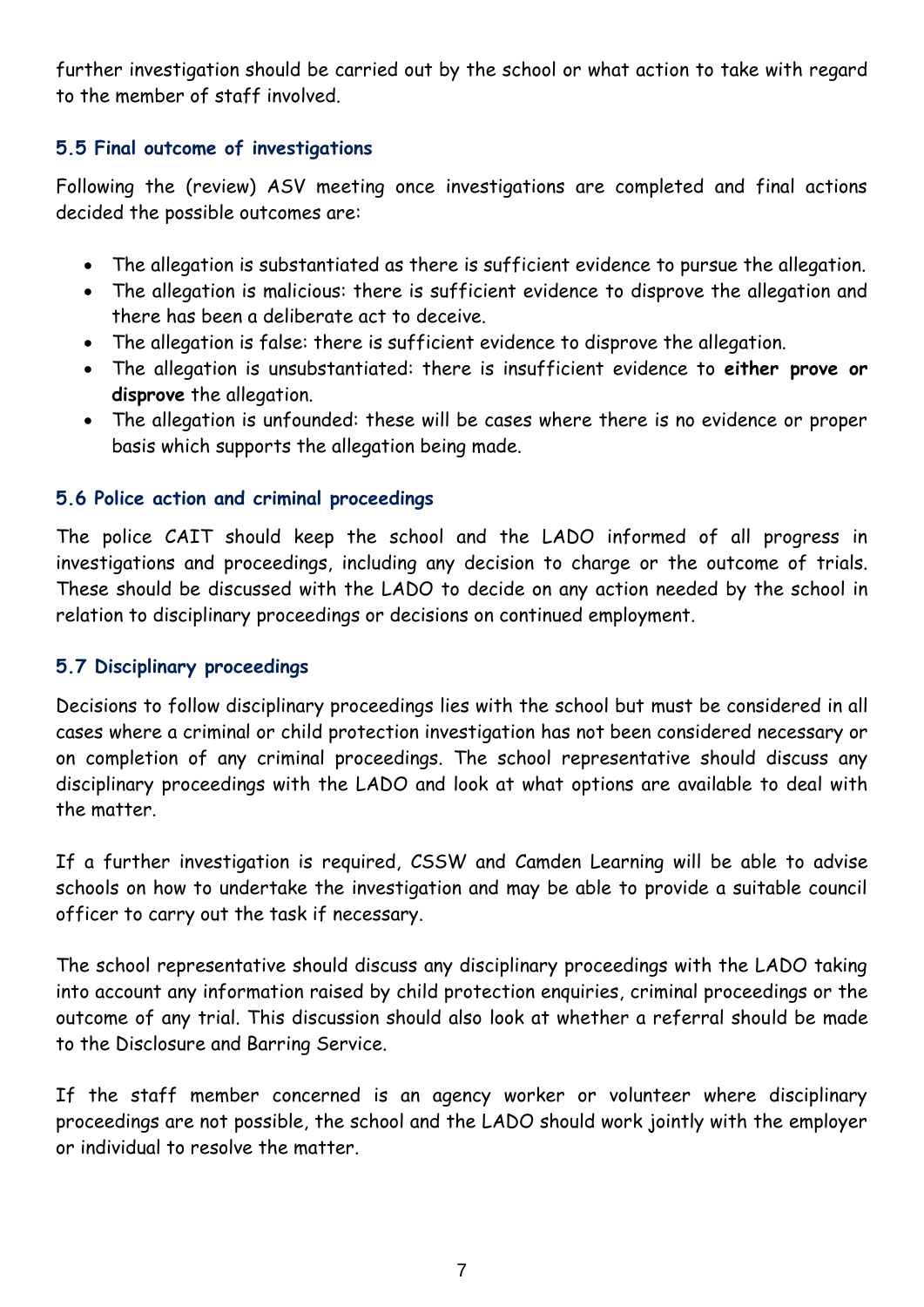If formal disciplinary action will not be required, the head teacher should take any appropriate action within 3 working days. Full disciplinary hearings should be held within 15 working days if no further investigation is needed.

If a disciplinary investigation uncovers evidence of significant harm to a child, a referral must be made to CSSW and the disciplinary proceedings suspended until the outcome of any child protection investigation.

# **5.8 Referral to the Disclosure and Barring Service (DBS) and the Teaching Regulation Agency (TRA)**

There is a legal duty on employers to refer any individual to the DBS if it is thought that they pose a risk to children or have harmed a child. The DBS will then make a decision as to whether or not to bar the person from working with children in a regulated activity such as teaching.

As cases move towards conclusion and all information is available, the school and the LADO should discuss whether a referral needs to be made to the DBS. A referral must be made if the allegation is proved and the person has been removed from their post or has resigned prior to being removed.

Where the member of staff is a teacher, the ASV meeting should consider whether a referral should be made to the TRA in order to consider a prohibition from teaching. However the final decision on whether or not to make the referral rests with the school.

#### **5.9 Monitoring and oversight of cases**

The LADO will review all cases involving allegations against staff members on a fortnightly basis where the case is complex or on a monthly basis for more straightforward cases. This is to ensure that cases are dealt with efficiently and within prescribed timescales.

The responsible police officer in CAIT will review all cases in criminal proceedings that involve allegations against staff members and will pass on information to the school and the LADO regarding progress of investigations and prosecutions. Cases must be reviewed within 4 weeks of any decision to refer the matter to the police and then at fortnightly intervals.

Once cases have been resolved, the responsible person should review the events in order to identify any issues and decide whether school procedures or practices need to be updated or improved so that similar incidents can be prevented or responses improved in the future.

#### **6. Practice issues**

# **6.1 Allegations involving physical contact**

Head teachers and governors will be aware that gentle physical contact with a pupil is sometimes unavoidable and necessary in order to teach. Practitioners can use reasonable force in order to control or restrain a pupil in specific circumstances and as an absolute last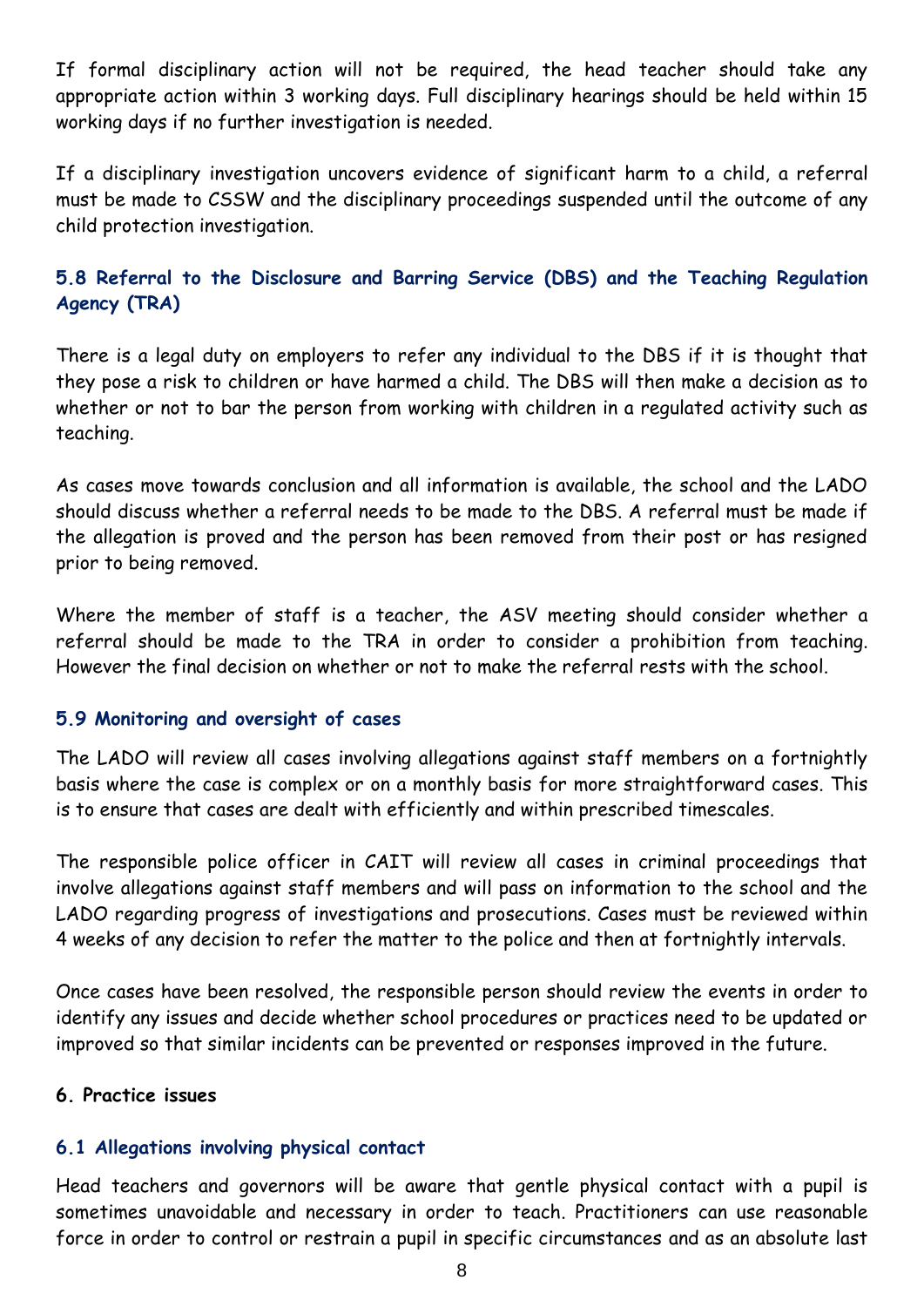resort. Schools should refer to Camden's guidance on the use of physical restraint and intervention available at:

# **https://cscp.org.uk/professionals/schools-and-nurseries-safeguarding-policies/.**

These factors must be taken into account at all stages of the process, from initial consideration and strategy discussion. In particular, it must be demonstrated that any contact that has taken place is within the boundaries set out by local safe working practices and agreed procedures for the use of physical restraint.

# **6.2 Suspension**

Suspension should not be an automatic outcome of any allegation but used only where there is no alternative following a risk assessment and having considered other alternative ways of reducing harm.

Schools should consider the effect of suspension on the member of staff and be mindful that suspension will normally only be justified where there is a risk of significant harm to pupils, a police investigation is likely to be carried out or the allegation is so serious it would normally warrant immediate dismissal if proved true. Even in these cases, schools should first consider other ways of managing risk, such as arranging for the member of staff to have limited contact with pupils or ensuring they are constantly supervised.

Decisions on suspension should be based on a robust risk assessment and discussed with the LADO in the first instance. CSSW and the police will be able to advise schools on possible courses of action to safeguard pupils and may make a recommendation on suspension but the final decision will rest with the school. All decisions on suspension should continue to be reviewed as new information becomes available during investigation.

If suspension is to be used, the member of staff must be given written confirmation of the decision within 1 working day detailing the reasons and giving the name of the person at the school whom the member of staff can contact for support and information.

Any decision to suspend a member of staff should be recorded by the school and the LADO with reasons given and details of what alternative ways of managing risk other than suspension were considered and why they were rejected.

Where an interim prohibition order is in place for teaching staff following an allegation and the TRA are carrying out an investigation, the member of staff must not carry out any teaching duties until the matter is resolved. Schools should put in place policies in relation to pay during this period.

# **6.3 Resignations**

Full investigations into allegations must proceed even if the person involved resigns as it is important that the matter is properly dealt with and that a resolution or conclusion is reached and appropriate action taken.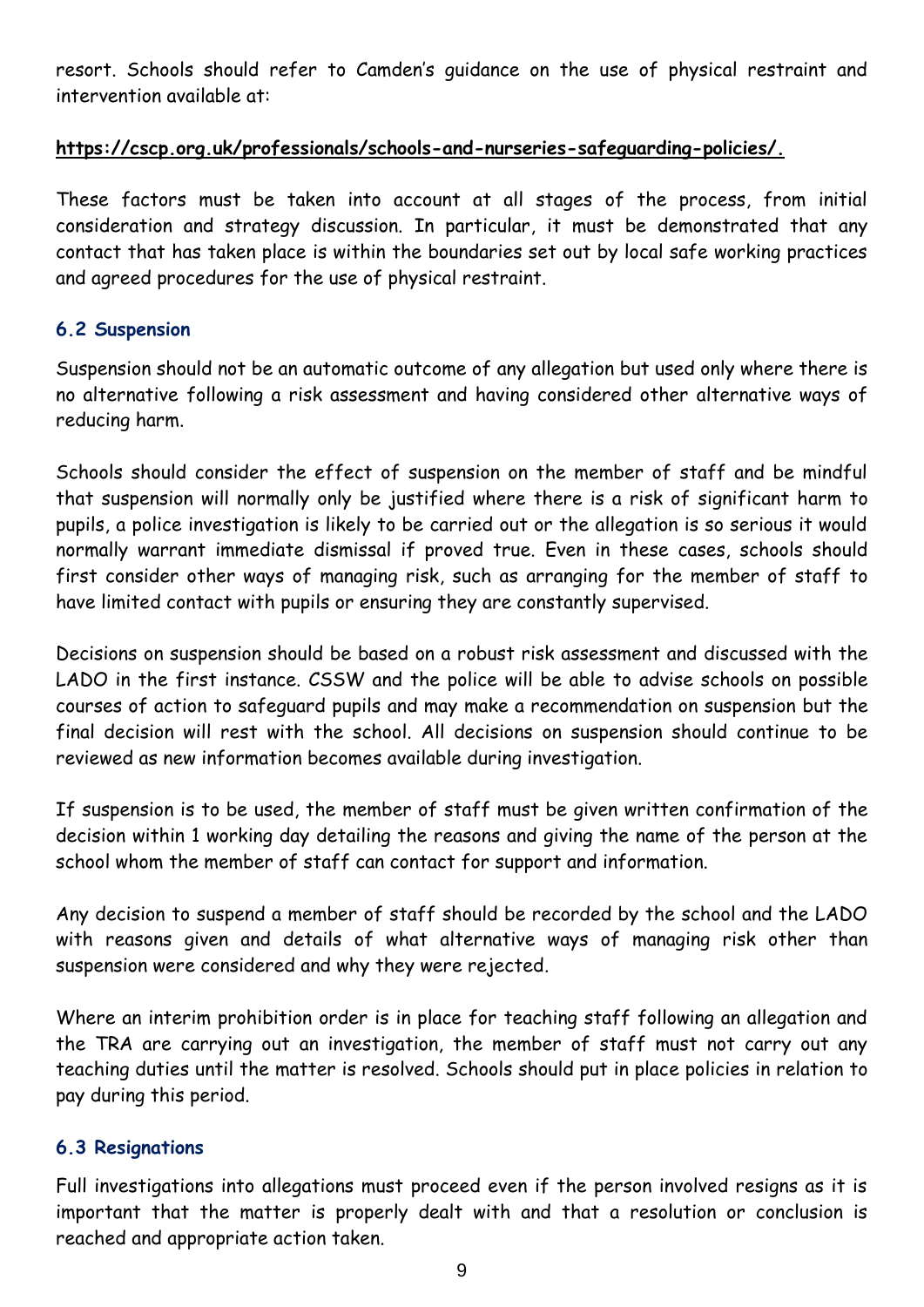It is important to decide whether allegations are substantiated and what further action may have to be taken to safeguard children through referral to the Disclosure and Barring Service and the Teaching Regulations Agency even if the staff member involved has left the school.

Schools should not use compromise or settlement agreements that allow a person to resign with a reference in return for not initiating disciplinary proceedings in cases where allegations of abuse of children are involved. As stated above, it is crucial that all allegations are fully investigated and failure to refer to the DBS or TRA when the criteria for doing so are met would be a criminal offence on the part of the school.

#### **6.4 Unfounded or malicious allegations**

If an allegation is proved to be unfounded or malicious, the LADO may decide to refer the child to CSSW for assessment as a child in need. Malicious allegations made by pupils may also be dealt with under the school's behaviour policies if this is more appropriate.

#### **6.5 Return to work**

Where a member of staff returns to work following suspension, schools should consider how best to facilitate this and take advice from the LADO. The staff member should be offered support to help them with their return, as should parents and children. Consideration should be given to how to manage contact between the pupil and staff member in the light of the allegation.

#### **6.6 Records and references**

All allegations made must be recorded on the individual's personnel file, giving details of the nature of the allegation, actions taken and decisions reached. This is the case even where the allegation is unfounded. However, the exception to this is any allegation that is proved to be malicious; all references to these allegations should be removed from the personnel record unless the staff member consents to the record remaining.

Records should contain the following:

- A summary of the allegation;
- Details of how the allegation was investigated and resolved;
- A note of any actions taken and decisions and outcomes reached
- A statement as to whether the information will be included in any reference.

It is important that records show clearly how a resolution to the allegation was reached and that this information is available when references are being written or information sought from future employers. Information should be kept on the personnel file until the person reaches retirement age or for 10 years from the date of the allegation if that is longer.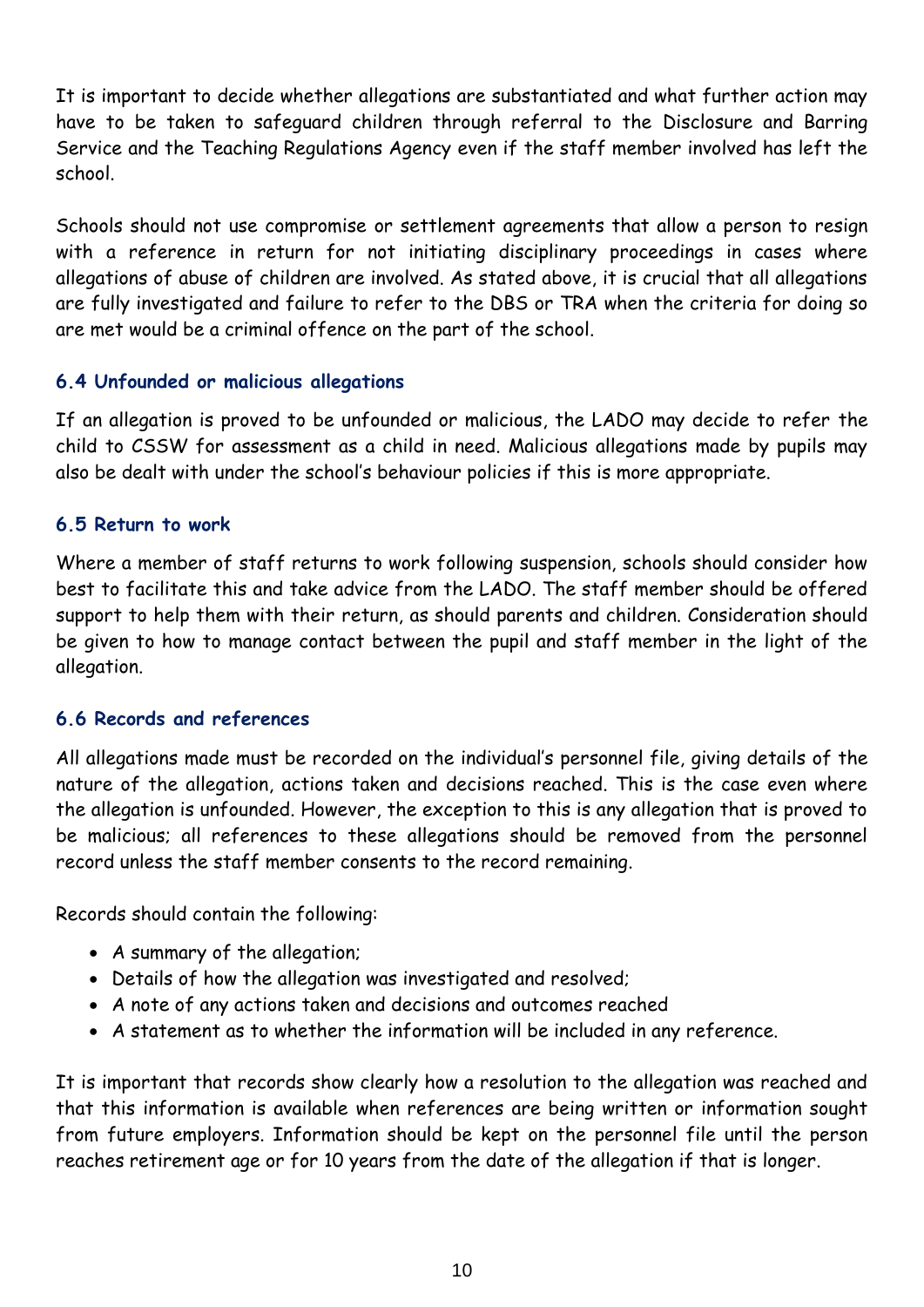Allegations that have been found to be false, unsubstantiated, or malicious should not be included in a reference, including any repeated concerns that have been found to be false, unsubstantiated or malicious.

Allegations that have been substantiated should be included in references and should contain only the facts of the case.

Schools can get further advice from the Information Commissioner guidance available at: **https://ico.org.uk/**

# **6.7 Confidentiality and information sharing**

Information should be shared between all agencies at the initial discussion and ASV meetings in order to gather as much information as possible to make an informed judgement on what action to take.

At the initial discussion, the school representative and the LADO may wish to discuss what information will be shared with whom, and what action will be taken to manage any possible breaches of confidentiality or press interest.

Consent must be obtained to share information with third parties, for example police statements or child protection investigations being passed on to schools for the purposes of disciplinary proceedings.

It is essential that confidentiality is maintained whilst any investigation is on-going and the Police will not make public any details of criminal investigations unless and until the person involved is charged.

All those involved, including parents and pupils, must be made aware of the statutory reporting restrictions in place to ensure the identity of the staff member and the victim is not made public. This includes posting information about the allegation on social networking sites.

# **7. Support for those involved**

# **7.1 Staff**

As employers, schools must also ensure that all staff against whom an allegation has been made are treated fairly, that they are kept informed of the progress of any investigation or disciplinary process and that they receive support.

Schools have a duty to support staff members who are being investigated following an allegation in order to minimise stress. Staff should be informed as soon as possible about any allegation made and given all information available, subject to advice from the police and CSSW.